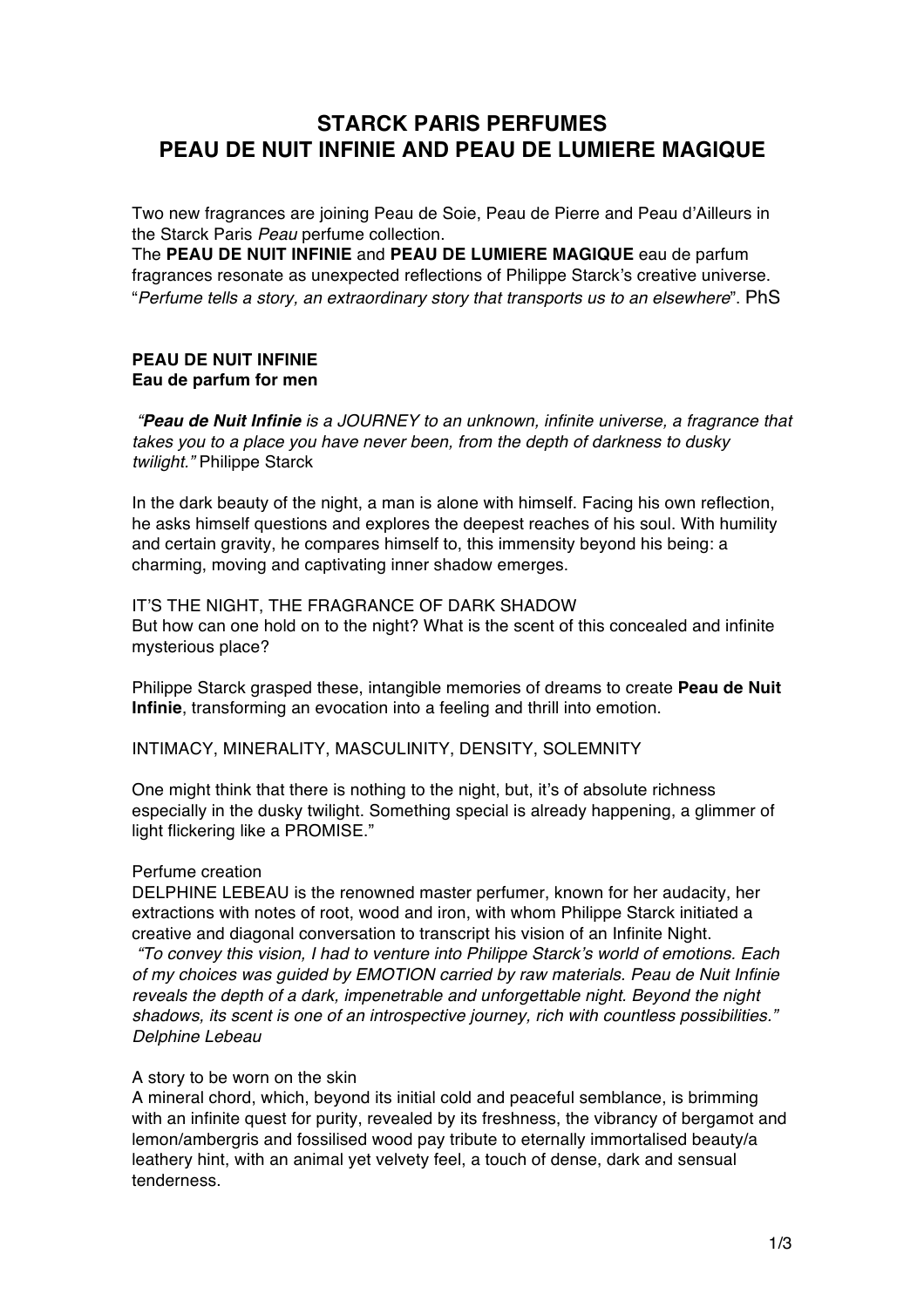**Peau de Nuit Infinie** invites you to dream on a journey to infinity, to mysterious and sensual unknown worlds.

#### **PEAU DE LUMIERE MAGIQUE Eau de parfum for woman**

*"Peau de Lumière Magique initially feels a few drops of almost nothing, but their fantastic power sheds light on what is essential: life, a furtive vision of happiness, of a place full of light and wonder."* Philippe Starck

A WOMAN facing life, facing her life. Her dreams are still her future. As if haloed by a divine grace, she enters the light, dazzled and DAZZLING, heading towards a happy future, an unexpected bout of faith.

#### IT'S THE LIGHT, THE FRAGRANCE OF RADIATING SHADOW

The white moment when light reveals the inexpressible, life at sunrise, is beautiful and rare. But what perfume can reflect this dazzling moment in which everything begins? *"I wanted to inhale this light, the extremely intense ETHER of virtually nothing, which is so powerful. Everything can happen, for even dazzled, we are overwhelmed by an inner force that opens our eyes to a bright and warm future. It is like a furtive glimpse of future happiness, a DELIGHT. And, day after day, the sun rises bright and the perfume is always there with the same beauty. To wake up to the same perfume, as with our unique love, is divine."* PhS

VIBRANCY, RADIANCE, FEMINITY, REVELATION, HOPE

One might think that there is nothing to light, but *"it is so powerful that nothing would exist without light. Everything can be right in front of you, but without light, nothing can be found or seen. Light reveals life, it is EXTRAORDINARILY dazzling."* PhS

## Perfume creation

To create **Peau de Lumière Magique**, Philippe Starck commissioned the creative master perfumer Daphné Bugey, who masters her art with talent and imagination. They had previously worked together to create Peau de Pierre. *"I was inspired by light: candid, dazzling, intense. Light spreads everywhere, just like perfume. White FLOWERS, innocent yet potent, contrast with chiaroscuro treated wood to create this shining halo of light." Daphné Bugey*

#### A story to be worn on the skin

A sparkling floral and fresh chord, with citrus and peppery notes/instant flash like a dazzling ray of zenithal light created from a duo of white flowers, Indian jasmine and ginger blossoms/a golden halo with a touch of patchouli, unveiling woody and mysterious radiance.

**Peau de Lumière Magique** is the very essence of a perfume that, like the daily magic of human intelligence, opens our senses to extraordinary worlds.